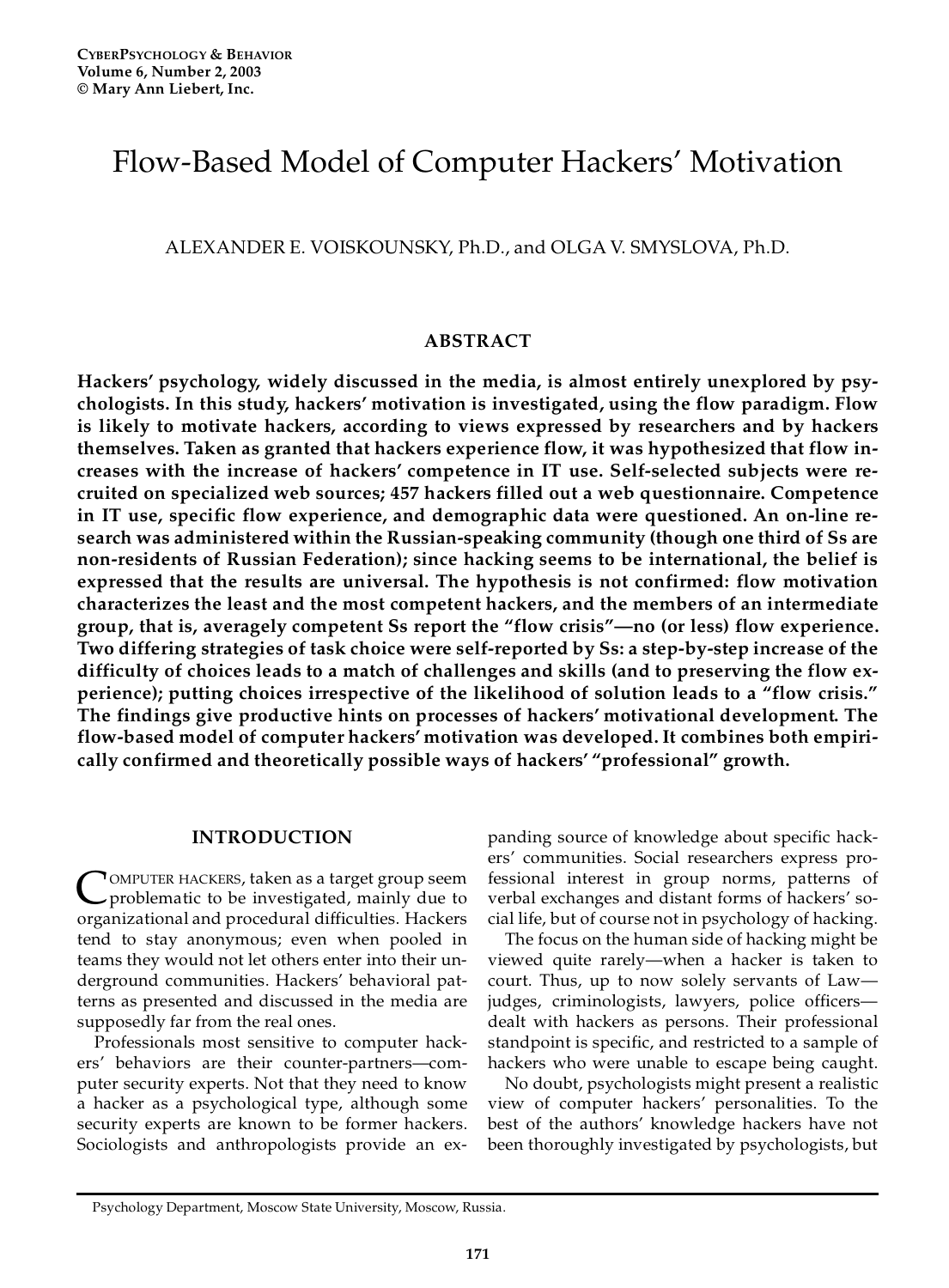for Turkle's study made two decades ago.<sup>1</sup> The majority of hackers grew up, or were born since that time. In this sense, the modern generation of hackers is really anonymous.

Technical and juridical means are universally accepted to resist hackers' attacks. To our view, alternative ways might be promising and are worth trying. For example, adequate educational programs might work quite well to reduce recruitment of new hackers, if not diminish their most destructive takedowns. Education needs to be based on psychological data; police actions and firewalls should not substitute psychological research.

Researchers have only vague ideas: what really pushes hackers to hack, i.e. what is their motivation. Although this is the key issue, too little efforts have been made to understand motivation of the modern generation of hackers. Some self-reported motives of hacking are presented by Taylor,<sup>2</sup> of illegal use of computers and the Internet—by McGuire and colleagues.<sup>3</sup> Since only anecdotal and selfreported evidences are available, we might conclude that research in this problem area is not advanced enough. This paper presents an empirical research of the hackers' motivation.

#### *Hackers and motivation*

Hackers were presented in 1960s as smart and competent enthusiasts, interested exclusively in computers and software.<sup>4</sup> Their dominant motivation was reportedly cognition, they were fully engaged both in productive and non-productive projects. The latter include for example some ambitious Artificial Intelligence projects.<sup>4</sup> Many people believe that the best software products ever created were composed by hackers.<sup>5,6</sup> For hackers, the use of computers often replaced universal qualities of life. As Sterling<sup>6</sup> wrote, "hacking could involve the heartfelt conviction that beauty can be found in computers, that the fine aesthetic in a perfect program can liberate the mind and spirit". At early stages of computerization, many competent programmers outside the hackers' community shared these views. $7$  Knuth<sup>8</sup> expressed the idea that "it is possible to write grand programs, noble programs, truly magnificent ones!"

Since that time, hackers evolved in many ways. Usually, the following generations are distinguished: the first generation of pioneers who were involved in the development of the earliest software products and techniques of programming, the second generation of those who developed first PCs and brought computers to masses, and the third generation who invented computer games and made them available to public.<sup>5</sup> Taylor<sup>2</sup> added the fourth generation of hackers "who illicitly access other people's computers." Beginning with the earliest publications, $1/4$  it was often stressed that hackers find their activity valuable.

Needless to mention, the changes from computer pioneers to computer burglars were not spontaneous. Influential cultural innovations were first introduced by phone phreaks, then were caused by gradual spreading of PCs and later of the Internet, and finally by media reports about hackers' evil performance—all this too often led to transformations of sophisticated computer specialists into computer pirates. These pirates are usually called hackers—the newest generation of them.

Media portrays modern hackers as pirates, money and documentation stealers, and creators of computer viruses; this view is partly shared by analysts.2,6 In the sources compiled and updated by hackers themselves<sup>9</sup> illegal intentions and actions are attributed to crackers—"bad guys" who stay outside (though most people believe within) the hackers' community.

Hackers' community is not uniform indeed: there are various sub-groups under the hacker umbrella. Since hackers obviously differ, a number of classifications were suggested.6,10,11 The subgroups are classified dependent on their expertise, areas of interests (e.g., software, hardware, cell phones, the Internet) and behavior patterns. Subgroups vary from novices to professionals. For instance, Rodgers<sup>12</sup> distinguishes seven groups of hackers: tool kit/ newbies, cyber-punks, internals, coders, old guard hackers, professional criminals, and cyber-terrorists. Tool kit/newbies are newcomers to hacking who rely on previously prepared ready-to-use pieces of software (tool kits), and on web instructions "how-to." Cyber-punks are capable of writing their own pieces of software, but their knowledge is rather limited; they also engage in malicious acts, such as defacing web pages, sending junk mail, stealing credit card numbers. Internals are exemployees whose attacks are based on precise competence in principles of computer security practiced at their former organizations. Coders are highly skilled; they write new programs so that all the others might use them for hacking. The old guard hackers are those who are most qualified and try to follow the ideology of the first-generation-hackers and are interested in the intellectual/ cognitive side of hacking.<sup>12</sup> The other two groups of hackers fully correspond to their indications.

Motivation is among the most important characteristics of human behavior. Too little is known about the hackers' motivation. When interviewed,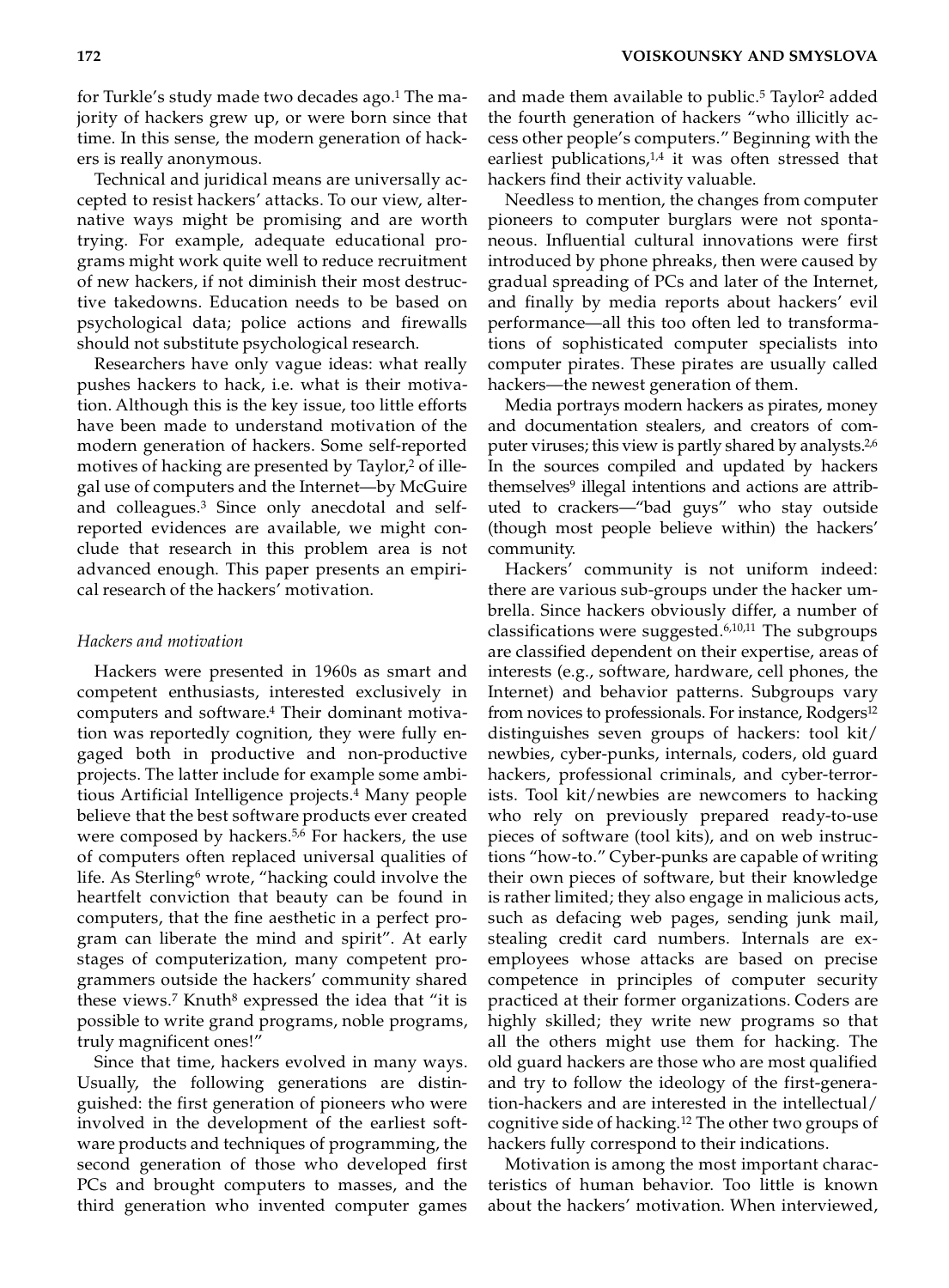hackers often report that while hacking they experience full involvement in the task and think of no rewards.2,11 This is an important hint of the hackers' supposed motivation. Based on hackers' self-reports, we assume that a sort of intrinsic motivation is characteristic for hackers—at least for many of them (probably not for internals). Intrinsic motivation is the tendency to engage tasks for their own sake; one finds these tasks interesting or challenging. On the contrary, extrinsic motives, such as rewards are task-unrelated.<sup>13</sup>

Intrinsic motivation has long been underestimated by psychologists. Only recently, it was realized that extrinsic stimuli and rewards are not the only motives that direct human behavior effectively. As Csikszentmihalyi<sup>14</sup> formulates it, even "antropological evidence shows that there are cultures in which material goals do not have importance we attribute to them."

The most elaborated actual concept of intrinsic motivation is the flow theory/paradigm originated by Csikszentmihalyi.<sup>15</sup> Flow means that an action freely follows the previous action, and the process is in a way unconscious; flow is accompanied by positive emotions and is self-rewarding. A person "experiences it as a unified flowing from one moment to the next, in which he is in control of his actions, and in which there is a little distinction between self and environment, between stimulus and response, between past, present, and future."<sup>14</sup> Of crucial importance is M.Csikszentmihalyi's 14 statement that the main antecedent of flow is precise matching of someone's skills and task challenges. Moreover, both skills and challenges should not be too low, otherwise this way of matching leads to apathy: chewing bubble gum is "an extreme example."<sup>16</sup> Flow is placed at the cutting edge of a person's skills, and it is a moving target: increasing skills need an increase of challenges to save the precise matching, and a choice of high challenges leads to an update of skills; after a period of learning the precise matching happens anew.

The concept of flow, and of optimal experience<sup>17</sup> derived from it proved to be useful to interpret motivations of teachers and students, of people engaged in sports and of artists, of IT professionals, and e-shoppers.14,18–24 Flow might accompany almost every sort of behavior, and some activities specially facilitate flow: these are games, sports, and what is called "creativity in general."<sup>14</sup> Since we suppose that hackers are intrinsically motivated, it looks likely that they experience flow.

Investigation of flow in activities associated with computer use and specifically with the Internet use started in 1990s.<sup>16</sup> Internet users are known to experience flow,<sup>16,20</sup> as well as MUD players,<sup>19</sup> computer-mediated communicators<sup>22</sup> and e-shoppers.<sup>24</sup> Since hackers are known to be heavily using computers and the Internet, Beveren hypothetically supposed that hackers might experience flow.<sup>20</sup> He introduced a model of hacker's development, based on Rodger's taxonomy of hackers. This model has not been proved empirically.

Hoffman and Novak<sup>16</sup> found that the more experienced users report to have higher level of flow, compared to inexperienced ones. This result seems to be valuable. Since flow is believed to be important for hackers and to motivate them, we hypothesize that the more qualified and competent hackers experience flow more often than less qualified hackers.

Russian hackers are often believed to be creative and competent. Several of them were arrested in the USA (Vladimir Levin, Dmitri Sklyarov, Alexey Ivanov, Vasiliy Gorshkov). Within Russia, on the contrary, they enjoy the advantages of being informally accepted as heroes, not criminals.<sup>21</sup> We take as granted that hacking is a universal activity with few (if any) ethnic/geopolitical differences. Thus, research on hackers' motivation was planned and administered within the Russian-speaking community of hackers; we believe this does not diminish the universality of the results.

# **MATERIALS AND METHODS**

Since hackers tend to stay anonymous and prefer computer-mediated contacts, the online methodology<sup>22</sup> is the most adequate for carrying on research within this community. This methodology puts certain restrictions on the choice of research instruments. First, the instruments (e.g., tests, questionnaires) should not be familiar to the audience. Second, taking into account insecurity and expensiveness of the long-time access to the Internet, research is recommended to take a short time.

To measure flow, we used the questionnaire worked out and used by Hoffman and Novak.<sup>16</sup> It is not universally known in Russia, and it took only a short time.

The questionnaire was translated into Russian, shortened, administered within a smaller sample in both the offline and the online modes to adapt it to the Russian hackers' population. Specifically, we used a nine-item scale which measures flow as a combination of arousal, challenge, skill, control, exploratory behavior, play, interactivity, distortion of time, involvement. The flow, the telepresence, the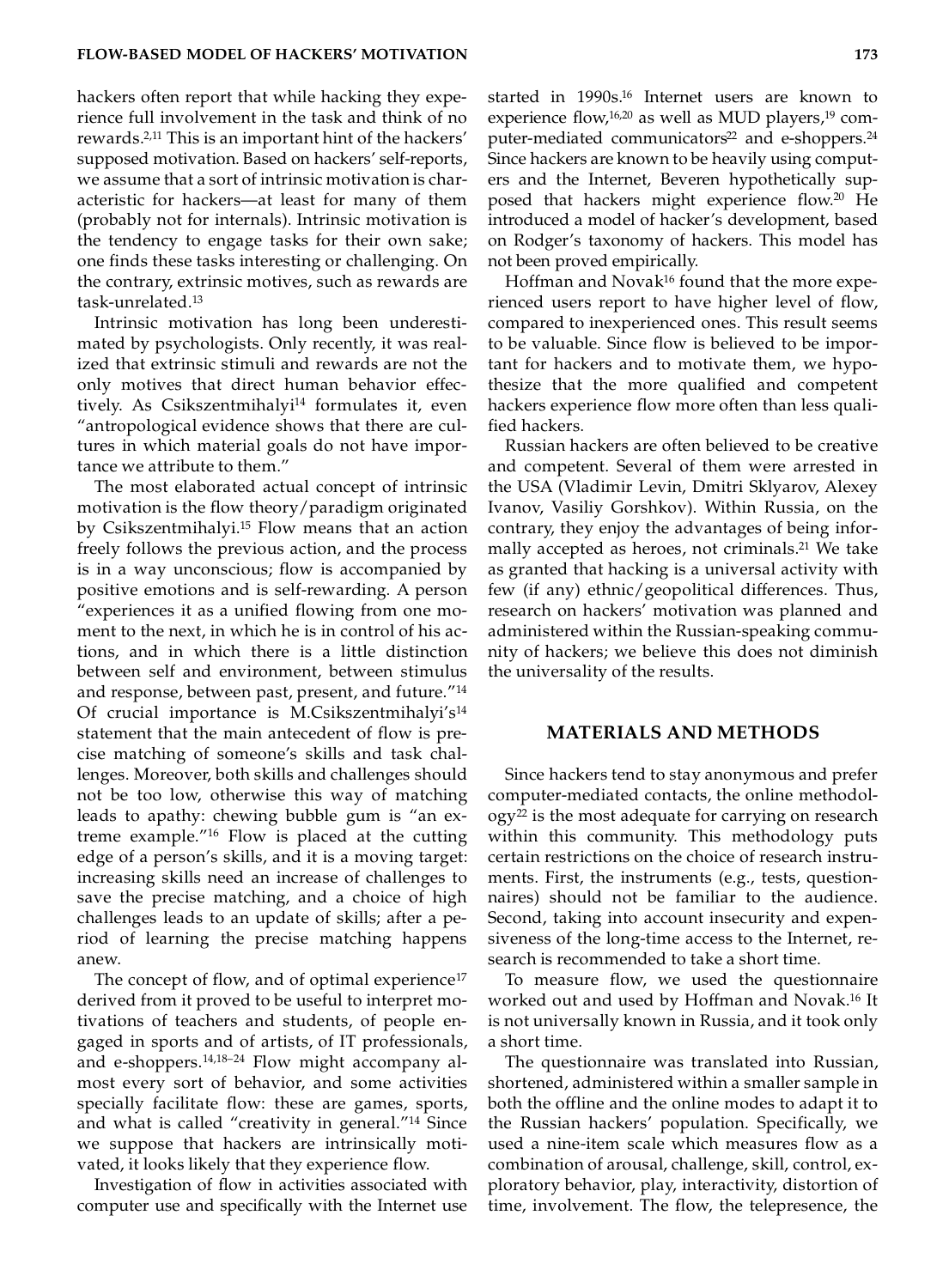positive emotions and the focused attention items (used by Hoffman and Novak) were excluded. We found that the flow item provokes subjects to give universally positive answers, so the item was excluded as non-informative. Telepresense was excluded on the grounds that it is implied in the hackers' behavior itself, and the sample subjects reported the question being redundant. The focused attention was excluded since it is described as a consequence of the interactivity.<sup>16</sup> Positive emotions are usually believed to be a consequence of the play, so this item rarely appears in the flow questionnaires.14,23

Four-point Likert-type scales ranging from "strongly disagree" to "strongly agree" were used for responses. The scores might be summed up, the numerical result being the level of flow.

Measuring hackers' competence is a difficult task. Hackers themselves seem to have differing views on this specific sort of competence. Besides, hackers supposedly are only rarely universally competent; their skills in performing the preferred sorts of hacking behaviors might be much higher than their qualification in rarely/never performed hacking actions. Even selection of hackers from non-hackers is a very special task with differing views and criteria; neither selection of hackers nor practical measures of their competence can be developed within the grounds of psychological research.

Thus our subjects were self-reported, nonselected hackers. We take as granted that hackers need specific software and systematically visit special web-sites for hackers. We recruited visitors of these sites to participate in our research.

It is universally accepted that hackers differ in knowledge of the IT basics: most of the hackers' sources complain that some "newbies" (i.e., beginners) are active in primitive forms of hacking since they lack competence in the fundamentals of IT. Thus, instead of estimating the subjects' competence in hacking we inquired about their competence in computer use and IT-related experience. Namely, we inquired about their duration of computers & IT use (in years), and the variety of known software products and programming languages (in the number of pieces). Thus, competence was taken as a compound two-block measure of experience in the IT use.

Several questions were added to learn the Ss' demographic data (i.e., age) and geographical region.

#### *Procedure*

The questionnaire was administered as a web fillout form. It was posted on a personal homepage of one of the experimenters (O. Smyslova). After the questionnaire was placed on the web-page, subjects were solicited using online sources. The announcements and invitations to participate in the experiment were placed on the web-sites and web-pages containing special information for hackers. Two types of sources were used, evidently differing in the amount and quality of information and with obviously differing audiences. The sources of the first type contain a wide range of software instruments for hacking, as well as general-purpose news and popular data about new books, music, etc. These sources are supposedly visited by somehow less competent hackers. The second type of sources contain much more sophisticated hacking instruments and only specialized news—these sources are supposedly visited by experts in hacking.

We realize that one cannot avoid some mixture in the composition of groups as a result of visits of expert hackers on less-specialized web-sites, and vice versa. Another sort of mixture might be the result of posting and cross-posting the announcements and invitations on some personal hackers' web-pages.

According to the two types of sources used to invite the subjects, the online survey period was divided into two periods: 25<sup>th</sup> of January to 25<sup>th</sup> of February (supposedly, the first group), and 26<sup>th</sup> of February to 18th of March, 2001 (supposedly, the second group). The results were handled using the statistical package Statistica.

## **RESULTS**

#### *Subjects' demography and computer use experience*

All those who volunteered to participate in the research are self-selected subjects. A total of 457 subjects (215 in the first group and 242 in the second group) took part in the research. The average age was 23 years; 76% subjects of the first group and 85% of the second group were between 17 and 30 years old. Thus, the subjects were young, but mostly older than adolescents.

In the first group, 41.4% Ss reported they live outside Russia; the majority of the residents of Russia were Muskovites (17.7%). In the second group, 33.6% Ss reported they live outside Russia and 33.2% lived in Moscow. Many non-residents of Russia reside in the Ukraine and other republics of the former USSR; subjects from outside this geographical region are nevertheless numerous: 21.4% in the first group and 8.7% in the second group.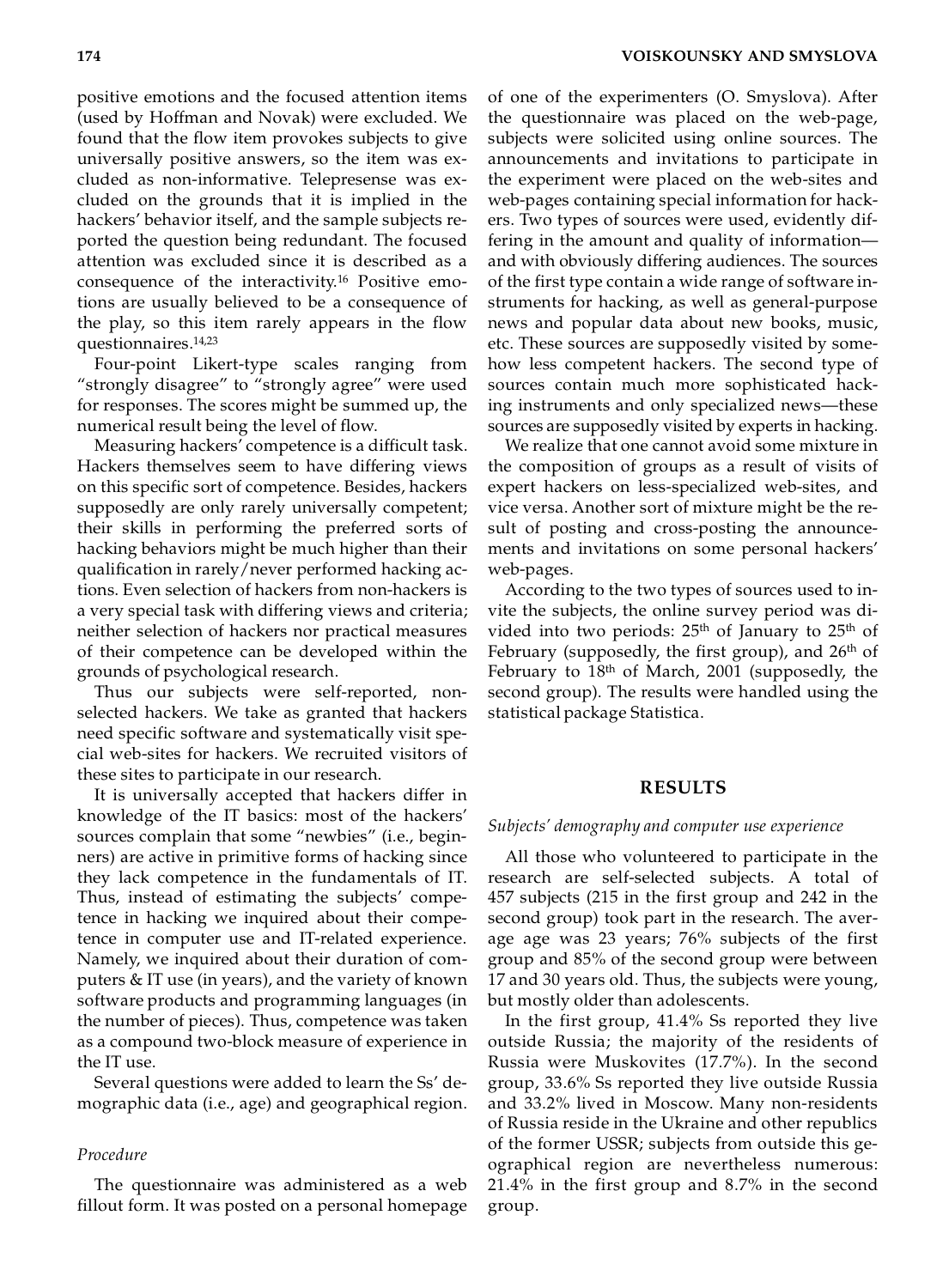#### **FLOW-BASED MODEL OF HACKERS' MOTIVATION 175**

The procedural supposition that the two groups of subjects differ in competence seems to be correct. First, the average number of known software products is 3.9 (first group) and 5.2 (second group). Second, the over-5-years-experience in IT and in using software products is much more characteristic for the second group than for the first group: 81.8% of subjects versus 57.6%. The data show that, as we had supposed, in the second group the Ss are more competent.

#### *The comparison of the groups of hackers*

*The discriminant analysis results.* We used the discriminant analysis procedure with three variables: flow experience, duration of computer use and variety of known software products (the latter two stand jointly for competence). The forward stepwise method was used: the first variable extracted in the analysis was the flow variable, the next was the variety of the software products known and the least meaningful variable was the duration of the computer and IT experience.

The analysis of standardized coefficients of the canonical discriminant function (Table 1) makes it evident that the variable "Flow" is the major distinctive feature between the experimental groups.

The least competent in the IT hackers experience high level of flow. But hackers having average level of competence experience low level of flow. It is important to stress that the number of known software products is more important for the flow experience than the time duration of the use of computers and IT.

When tested the canonical discriminant function to predict the binary variable (group1/group2), the Wilks' Lambda was significant (*p* < 0.0001). Results show that the classification of Ss between the groups was good enough: 67.7% of correct classifications. Since the classification of over 30% of sub-

TABLE 1. STANDARDIZED COEFFICIENTS FOR THE CANONICAL DISCRIMINANT FUNCTION

| Variables                                 | Standardized<br>coefficients of<br>canonical function |
|-------------------------------------------|-------------------------------------------------------|
| Flow                                      | 0.927901                                              |
| The variety of known<br>software products | $-0.523860$                                           |
| The duration of computer use              | $-0.308284$                                           |
| Constant                                  | 0.184381                                              |

jects was false, in the next section the results of inter-group classifications are presented.

*The cluster analysis.* Cluster analysis using the *k*-means method was made to check inter-group classifications. This means that the formal criterion we used, namely Ss' visits to the highly specialized or, opposite, to the less specialized hackers' sources did not work for all the cases. The data presented in Figure 1 make it evident that the optimal classification divides our subjects into three clusters.

The following analysis is dealing with the way the subjects belonging to either of the two groups were classified into clusters. From Figure 2, we conclude that more than a half of group 1 Ss were referred to the first cluster. The rest of group 1 was almost equally (24% and 21%) distributed between the two other clusters.

Group 2 was less homogeneous, as is shown in Figure 3: while 48% subjects of this group belonged to the third cluster, 30% belonged to the first cluster and 22% to the second cluster.

Now we can return to the measures of flow and the two measures of the hacker's competence presented at the Figure 1. For the ease of analysis, the exact data are presented also at the Table 2.

The three clusters differ a lot. In cluster 1 the least competent Ss (in more details, with small number of known products and low duration of the use of computers and IT) experience high level of flow. In cluster 2 the highly competent Ss (with the highest variety of known software products, and the highest duration of computers and IT experience) report high level of flow. In cluster 3 the moderately competent Ss (in more detail, with moderate variety of known products and moderate duration of computers and IT use) experience very low level of flow. Thus, the moderately qualified Ss report a gap (a sort of a crisis) in the flow experience.

*Post-experimental online interviewing.* Postexperimental online interviews were undertaken to get more information about the role of the Ss' experience with computers and IT, their projects, processes of task choice while hacking. Additional questions were sent online to 30 subjects from each of the two groups, with data close to the centroids of the group. We got 37 replies (21 for the first group and 16 for the second). The most useful are the replies to the question on the specifics of task choice processes: the Ss reported two major mechanisms of task choice while hacking.

First we briefly discuss replies given by supposedly incompetent Ss who experience flow. For example, Serge (the first experimental group) wrote: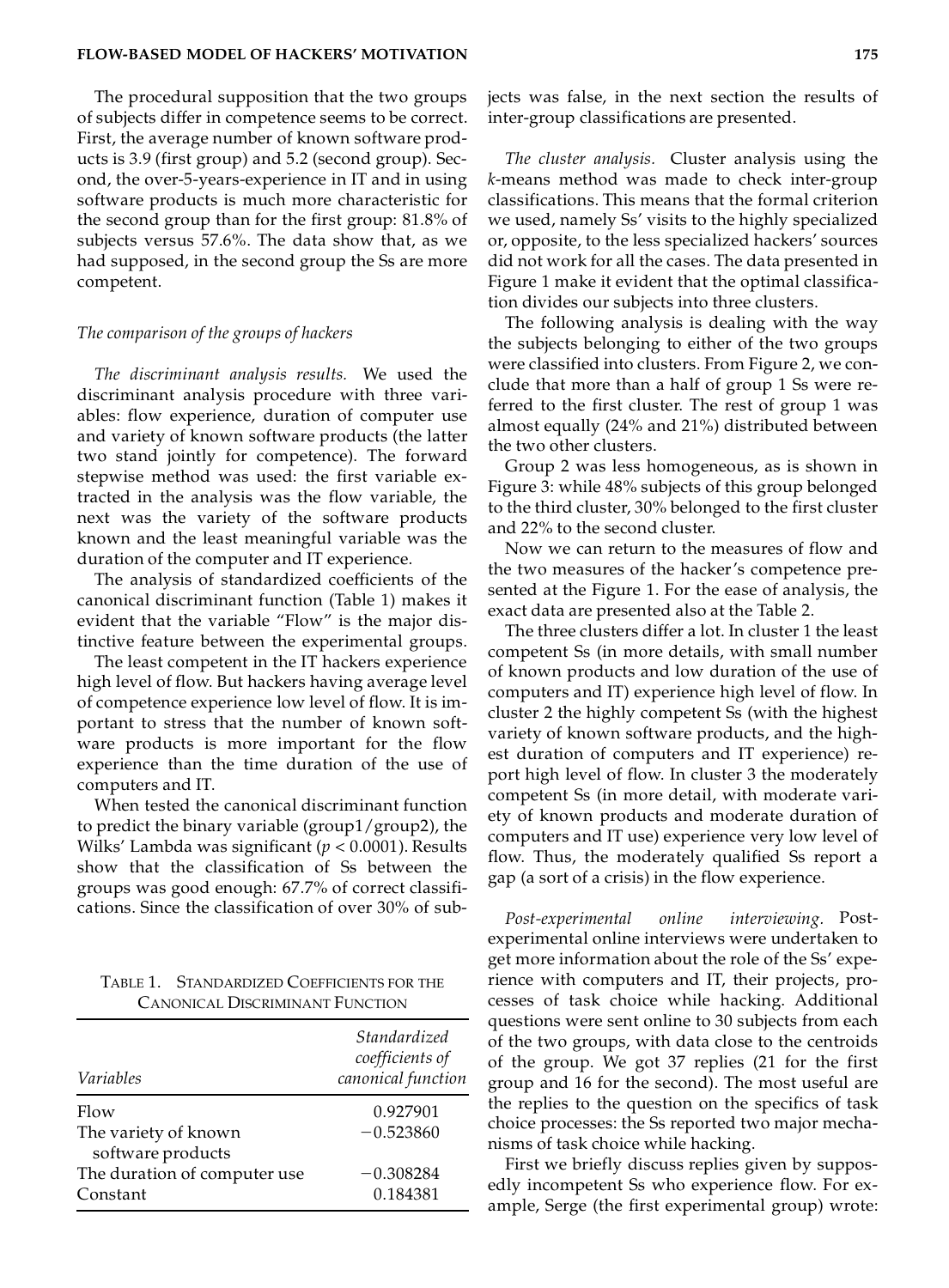

**FIG. 1.** Means for clusters of subjects.

"Actually, all the problems could be solved. I mean I can see the solution, all steps of it. But sometimes I have not enough experience with the software products I need for the project. If I choose the project to complete I try to estimate the time. Do I have time to learn new programs or not?"

Or M.G. (the first experimental group) wrote: "Big projects are not enjoyable for me. On a certain stage it becomes boring, because there is no result . . . Now I am doing only those projects, which I hope to complete quickly. Some time ago I did not understand why I was so interested in it, why it was so enjoyable to break the copy protection of software products . . . Later I understood that it was just fast results . . . It was faster than to complete my own project."

The task choice mechanism reported by Serge and M.G. might be called step by step choice. Possibly, this mode of task choice promotes precise matching of skills and challenges on every step, and thus the flow experience is maintained.

On the contrary, hackers who are supposedly highly competent and experience low level of flow choose their next tasks or projects within the hacking field according to their interests and do not coordinate it with the difficulty of the chosen task.

Here's the answer by Yuri (the second experimental group): "Everything depends on my temper and weather). Today I may want to work on free

mail service (like [www.mail.ru](http://www.mail.ru)), tomorrow I may begin to create an accounting service for Linux. And the day after I would not do anything  $\dots$ Everything is up to me. Today it's interesting, tomorrow it's not."

As we can see from Yuri's words, he chooses the tasks by himself. Projects he mentioned are complicated enough; other programmers or teams have already developed some of them. The projects would take a lot of time and effort.

Y.K. (the second experimental group) says the same: "I always feel lack of knowledge, because I have a lot of ideas about different projects . . . and for realizing them I need a lot of information and knowledge. I choose only those projects which are interesting for me and don't pay attention on their complexity."

Two moments need to be stressed. First, the step-by-step task choice often leads to close correspondence of challenges of the task and of available skills, which is the mark of flow experience. And second, the task choice is regulated by intrinsic motives of cognitive nature, which lead to full involvement and engagement with the actual project. But if the task complexity overruns the available skills, actual motivation might be far from the flow experience.

Group<sub>2</sub>



**FIG. 2.** The distribution of group 1 subjects into clusters. **FIG. 3.** The distribution of group 2 subjects into clusters.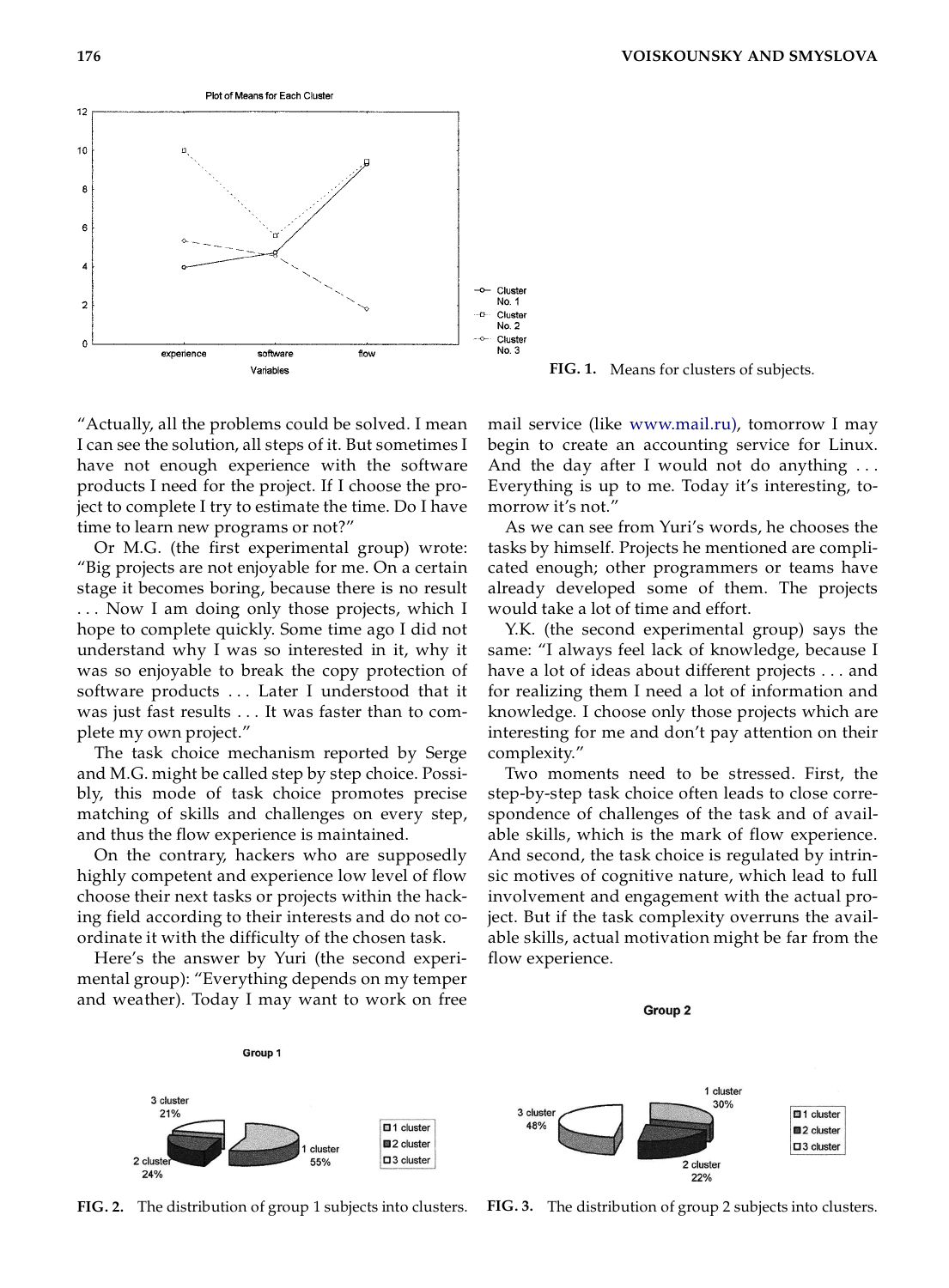|                                             | Cluster 1<br>$(181$ subjects) | Cluster 2<br>$(109$ subjects) | Cluster 3<br>$(167$ subjects) |
|---------------------------------------------|-------------------------------|-------------------------------|-------------------------------|
| Experience in computer use (years)          | 4.0                           | 10.0                          | 5.3                           |
| Variety of known software products (pieces) | 4.7                           | 5.6                           | 4.6                           |
| Flow                                        | 9.3                           | 9.4                           | 1.8                           |

TABLE 2. MEANS FOR THE THREE CLUSTERS

*Conclusion on the hypothesis tested in the research.* The results show that the hypothesis is wrong, since flow does not linearly increase with the increase of the hackers' competence. The relationship between hackers' experience and flow is more complicated than the straightforward correlation. Periods of flow experience are changed by periods of flow crisis and then by periods of flow renovation. In the post-experimental interviews the role of task choice in experiencing flow while hacking is revealed. These findings make it possible to construct and present a model of hackers' motivational development.

#### *The model of computer hackers' motivation*

We present a motivational model of hackers' development, which is based on the flow/non-flow ratio (Fig. 4). The major part of the model is in a good accordance with the results of our research (it is shown by solid arrows); a minor portion of the model is hypothetical and depends on nonempirical evidences (shown by dashed arrows). The model is based on a balance between the level of computer and IT (but not specifically hacking) skills and the level of challenges (or task choices) in hacking.

The mainstream of a hacker's development might be presented in the following way. An inexperienced hacker (a beginner, or a newbie) might find a matching combination of challenges and skills and start to experience flow. The flow motivation is strong, and the newbie feels comfortable. A hacker might stay at this stage for years; some evidences say that a great number of hackers are extremely inexperienced. To stay at a newbie stage means that neither skills nor challenges develop in a significant way.



**FIG. 4.** Flow-based model of computer hackers' motivation.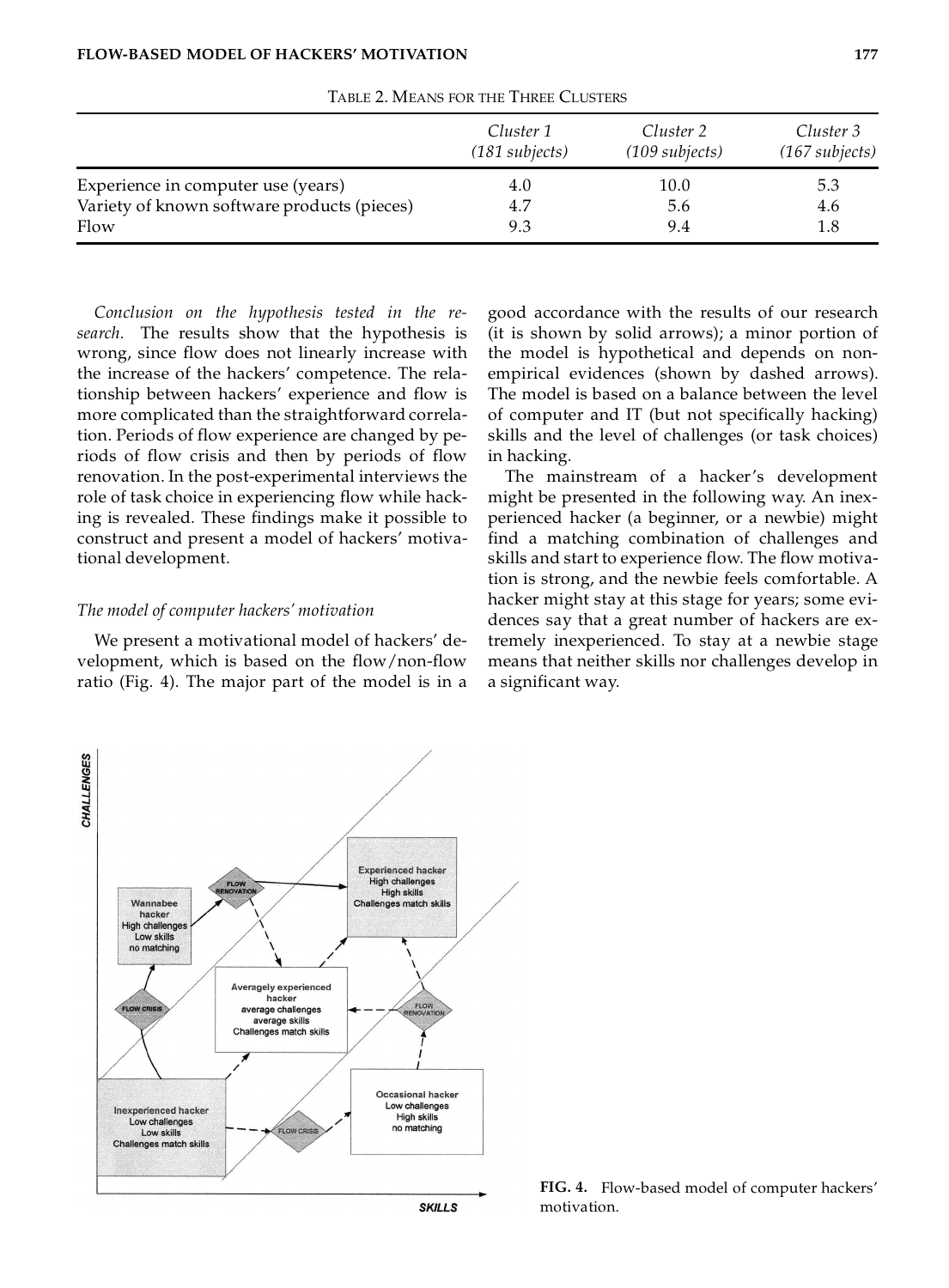In case a newbie hacker progresses, this might take place in at least three ways. The first is a stepby-step progress both in challenges and skills first to an average and then to a highly experienced hacker—in such a way that challenges and skills keep matching at every developmental stage. Thus, the progressing hacker keeps experiencing flow all the time. The case of fine skills/challenges correspondence at every stage is probably rare, and hard to be recorded in a longitudinal study.

The two other ways of a newbie hacker progress mean, first, that a hacker gains new skills and lacks the correspondence of new skills to non-updated challenges. Or else a hacker takes high challenges and finds he/she lacks non-updated skills. Thus these two ways of a hacker's progress lead to periodical dropouts of the flow range, and the hacker periodically looses the flow experience. At the next stage the hacker might manage fine correspondence of skills and challenges anew and acquire the flow experience at a higher level of his/her progress in hacking. Constant matching of skills and challenges and non-interrupted flow seems to be a hard way of progressing.22,24

If an inexperienced hacker increases challenges, he/she turns to become a wannabee hacker, at least for a certain stage of his/her development. If the progress in skills lags behind the challenges, a hacker looses the balance of skills and challenges and thus looses the flow experience. Some evidence says that a hacker might stay at this stage long enough, trying to acquire prestigious goals and in fact never acquiring them. A wannabee hacker's rewards might lie in the social sphere: for example, he/she might boast in companies telling of their challenges and getting some social prestige. To renovate the flow experience, a wannabee hacker might either lessen challenges and to become an averagely competent hacker setting moderate challenges, or to update skills and to become a highly qualified hacker with challenges matching the available skills.

If an inexperienced hacker increases skills, he or she loses—at least temporarily—the fine matching of challenges and skills. His or her skills overrun his or her challenges until the challenges are not updated. When updated, the flow experience might come back at a higher level of skills/challenges correspondence. If the challenges are not updated, a hacker might turn into a qualified computer user or a programmer. Some evidences tell that former hackers turn into computer security officers; that means they loose motivation to pose high challenges in hacking (besides, they gain external motivation, e.g. good salaries). If a former hacker does not turn into a security expert, he/she might turn into an occasional hacker—one who puts high challenges on special occasions only. These occasions might consist in a revenge to a former employer, or to an ideological/political enemy (a hactivist action). Some evidences tell that former hackers might try to hack anew on special occasions, and—supposedly—to experience flow at a high level of skills/challenges balance.

In any case, progress in hackers' skills and challenges means a zigzag of the flow motivation development.

# **DISCUSSION**

The hypothesis stated in research is not correct, since the relations between the flow motivation and hacker's competence did not turn to be as straightforward as it was hypothesized.

Hackers acquire a certain amount of software products in the very beginning of their career; later on their competence in applying the newest pieces of software might increase.

If not, they tend to reproduce their previously acquired skills, following instructions available in widespread manuals "how to hack (attack)." To increase competence might mean that new pieces of specialized hacking software are worked out and/or learnt. On this way now and then happen gaps between the available skills and the challenges. Some intermediate ways of developing one's competence in hacking are possible, too.

Computer/information security is nowadays restricted to modernization of security systems. The view is stressed recently that firewalls, crypto systems, etc. are not the only possible and needed way to increase security. It would be less expensive and no less effective to work out methodical guidance plus training courses in practical IT ethics (sometimes called cyberethics), and to distribute it broadly among tutors, teachers, and interested parents.<sup>25</sup> Classes in cyberethics might lessen the amount of both newcomers to the hackers' community, of evil hackers (so called crackers) and of the hackers' admirers.

It seems important to mention that developers of software products aim to facilitate the users' flow if not while hacking, but in other types of human– computer interaction, especially in computer games and online communications. Specifically, user-friendly interfaces and universal standards make it easy for wannabees to learn programming step-by-step, choosing the next software product to be only a little bit more difficult than the previous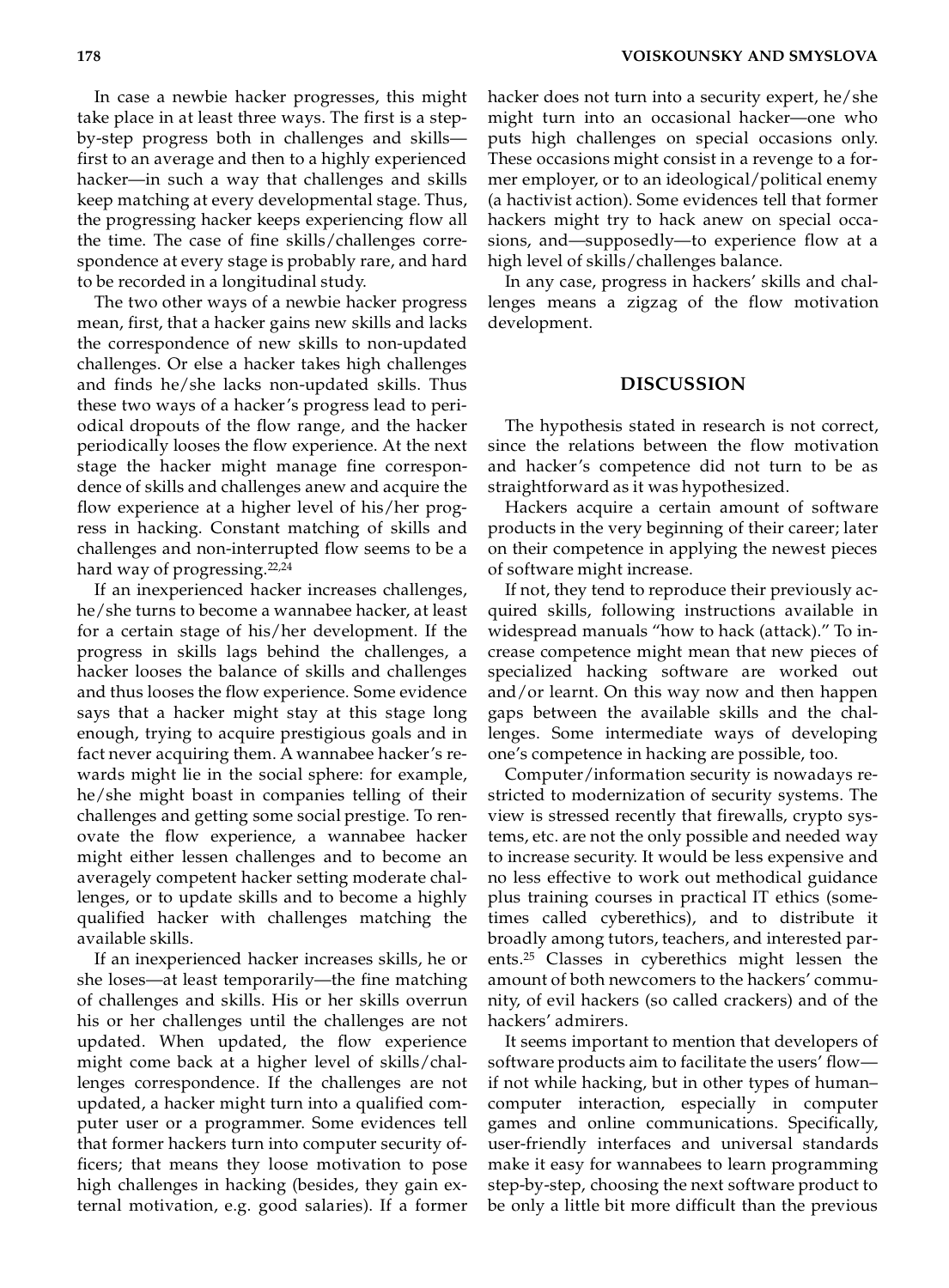one. Developers of new technologies are aware of the theory of flow and are trying to apply it to Web design.<sup>26</sup>

# **CONCLUSION**

The supposition that intrinsic motivation (specifically, flow) characterizes computer hackers' activity was empirically supported. The measures of flow are not consistent with our hypothesis: flow characterizes the least and the most competent hackers, and a period of a "flow crisis" in hackers' development is reported. This period is characteristic for those hackers who acquire moderate amount of competence. To get rid of this "crisis" and to start experiencing flow anew, hackers have to adopt an ambitious mode of task choice, i.e. to put before themselves problems irrespective of the likelihood of an easy and quick solution.

The results of the research have an evident heuristic value, since they help to state a number of new problems for discussion and for further research. The most important problems seem to be those that give new knowledge about the motivations of hackers, and about the motivational stages of their development.

# **REFERENCES**

- 1. Turkle, S. (1984). *The second self: computers and the human spirit.* New York: Simon & Schuster.
- 2. Taylor, P. (2000). *Hackers. Crime in the digital sublime.* London: Routledge.
- 3. McGuire, S., D'Amico, E., Tomlinson, K., et al. (2002). Teenagers self-reported motivations for participating in computer crime. Presented at the 8<sup>th</sup> International Conference on Motivation, Moscow.
- 4. Weizenbaum, J. (1976). *Computer power and human reason. From judgment to calculation.* San Francisco: W.H. Freeman and Company.
- 5. Levi, S. (1984). *Hackers: heroes of the computer revolution.* New York: Bantam Doubleday Dell.
- 6. Sterling, B. (1992). *The hacker crackdown: law and disorder on the electronic frontier.* London: Penguin.
- 7. Ershov, A.P. (1972). Aesthetics and the human factors in programming. *[Communications of the ACM](http://fidelio.ingentaselect.com/nw=1/rpsv/cgi-bin/linker?ext=a&reqidx=/0001-0782^28^2915L.501[aid=4854429])* 15:501– [505.](http://fidelio.ingentaselect.com/nw=1/rpsv/cgi-bin/linker?ext=a&reqidx=/0001-0782^28^2915L.501[aid=4854429])
- 8. Knuth, D.E. (1974). Computer programming as an art. *[Communications of the ACM.](http://fidelio.ingentaselect.com/nw=1/rpsv/cgi-bin/linker?ext=a&reqidx=/0001-0782^28^2917L.667[aid=4854430])* 17:667–673.
- 9. The Jargon file, version 4.2.0, 31 Jan. 2000 [On-line]. Available: [http://www.science.uva.nl/~mes/jargon/.](http://www.science.uva.nl/%7Emes/jargon/)
- 10. Denning, D. (1990). *Information warfare and security.* Reading: Addison-Wesley.
- 11. Hafner, K., & Markoff, J. (1995). *Cyberpunk: outlaws and hackers on the computer frontier.* New York: Simon and Schuster.
- 12. Rodgers, M. (1999). A new hackers' taxonomy [Online]. Available: [www.mts.net/~mkr/hacker.doc.](http://www.mts.net/%7Emkr/hacker.doc)
- 13. Deci, E.L., & Ryan, R.M. (1985). *Intrinsic motivation and self-determination in human behavior.* New York: Plenum Press.
- 14. Csikszentmihalyi, M. (2000). *Beyond boredom and anxiety: experiencing flow in work and play.* San-Francisco: Jossey-Bass.
- 15. Csikszentmihalyi, M. (1975). *Beyond boredom and anxiety: the experience of play in work and games.* San Francisco: Jossey-Bass.
- 16. Novak, T.P., & Hoffman, D.L. (1997). Measuring the flow experience among web users [On-line]. Available: [http://ecommerce.vanderbilt.edu/](http://ecommerce.vanderbilt.edu/papers.html) papers. [html](http://ecommerce.vanderbilt.edu/papers.html)
- 17. Csikszentmihalyi, M. (1982). Toward a psychology of optimal experience. In: Wheeler, L. (ed.). *Review of personality and social psychology. 3.* Beverly Hills, CA: Sage, pp. 13–36.
- 18. Bishay, A. (1996). Teacher motivation and job satisfaction: a study employing experience sampling method [On-line]. Available: hcs.harvard.edu/~jus/ 0303/bishay.pdf.
- 19. Bryce, J., & Higgins, D. Optimal experience: a framework for understanding the phenomenology of com puter use [On-line]. Available: [www.uclan.ac.uk/](http://www.uclan.ac.uk/facs/science/psychol/gcrf/recreat.htm) [facs/science/psychol/gcrf/recreat.htm.](http://www.uclan.ac.uk/facs/science/psychol/gcrf/recreat.htm)
- 20. Chen, H., Wigand, R., & Nilan, M. (1999). Optimal experience of web activities [On-line]. Available: [http://web.syr.edu/~hchen04/conferencepaper/Ex](http://web.syr.edu/%7Ehchen04/conferencepaper/ExperiencesWeb.html) [periencesWeb.html.](http://web.syr.edu/%7Ehchen04/conferencepaper/ExperiencesWeb.html)
- 21. Uekawa, K., Borman, K., & Lee, R. (2001). Assessing student engagement in mathematics and science classrooms using the experience sampling method [On-line]. Available: [www.sistudyforum.org/pubs/](http://www.sistudyforum.org/pubs/5BormanUS_1.pdf) [5BormanUSI](http://www.sistudyforum.org/pubs/5BormanUS_1.pdf)\_1.pdf.
- 22. Trevino, L.K., & Webster, L. (1992). Flow in computer-mediated communication. *Communication Research* 19:539–573.
- 23. Whalen, S.P. (2001). Revisiting "the problem of match": contributions of flow theory to talent development. In: Colangelo, N., Assouline, S. (eds.). *Talent Development. IV.* Scottsdale, AZ: Great Potential Press, pp. 317–328.
- 24. Hoffman, D.L., Novak, T.P., & Duhachek, A. (2002). The influence of goal-directed and experimental activities on online flow experiences [On-line]. Available: [www.ecommerce.vanderbilt.edu/research/](http://www.ecommerce.vanderbilt.edu/research/manuscripts/index.htm) [manuscripts/index.htm.](http://www.ecommerce.vanderbilt.edu/research/manuscripts/index.htm)
- 25. McKenna, K., & Lee, S. (1995). A love affair with MUDS: flow and social interaction in multy-user dungeons [On-line]. Available: [http://oak.eats.](http://oak.eats.ohiou.edu/%7Esl302186/mud.htm) [ohiou.edu/~sl302186/mud.htm.](http://oak.eats.ohiou.edu/%7Esl302186/mud.htm)
- 26. Beveren, J.V. (2001). A conceptual model for hacker development and motivations [On-line]. *Journal of E-Business.* Available: [www.ecob.iup.edu/jeb/](http://www.ecob.iup.edu/jeb/December2001-issue/Beveren%2520article2.pdf) [December2001-issue/Beveren%20article2.pdf.](http://www.ecob.iup.edu/jeb/December2001-issue/Beveren%2520article2.pdf)